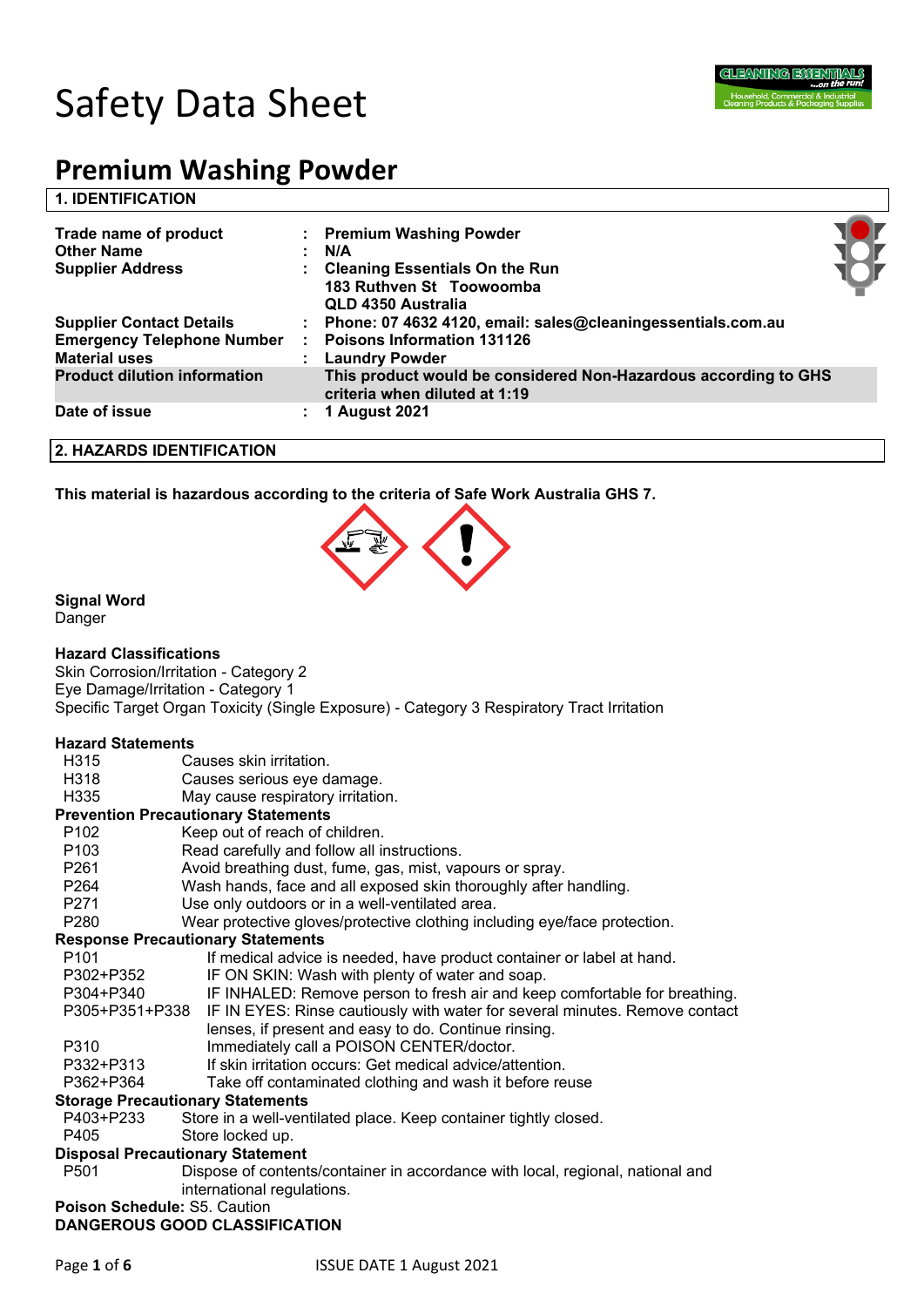Not classified as Dangerous Goods by the criteria of the "Australian Code for the Transport of Dangerous Goods by Road & Rail" and the "New Zealand NZS5433: Transport of Dangerous Goods on Land".

#### **3. COMPOSITION INFORMATION**

| <b>CHEMICAL ENTITY</b>                                                                                                                                                                    | CAS NO                                            | <b>PROPORTION</b>                                     |
|-------------------------------------------------------------------------------------------------------------------------------------------------------------------------------------------|---------------------------------------------------|-------------------------------------------------------|
| Sodium carbonate<br>Carbonic acid, disodium salt, compound with hydrogen peroxide (H2O2)<br>(2:3)<br>Benzenesulfonic acid, mono-C10-16-alkyl derivatives, sodium salts<br>Sodium silicate | 497-19-8<br>15630-89-4<br>68081-81-2<br>6834-92-0 | $10 - 30 \%$<br>$5 - 10%$<br>$5 - 10%$<br>$5 - 10 \%$ |
| Ingredients determined to be Non-Hazardous                                                                                                                                                |                                                   | <b>Balance</b>                                        |
|                                                                                                                                                                                           |                                                   | 100%                                                  |

#### **4. FIRST AID MEASURES**

If poisoning occurs, contact a doctor or Poisons Information Centre (Phone Australia 131 126, New Zealand 0800 764 766).

**Inhalation:** Remove victim from exposure - avoid becoming a casualty. Remove contaminated clothing and loosen remaining clothing. Allow patient to assume most comfortable position and keep warm. Keep at rest until fully recovered. Seek medical advice if effects persist.

**Skin Contact:** If skin or hair contact occurs, immediately remove contaminated clothing and flush skin and hair with running water. Continue flushing with water until advised to stop by the Poisons Information Centre or a Doctor; or for 15 minutes and transport to Doctor or Hospital.

**Eye contact:** Immediately irrigate with copious quantities of water for 15 minutes. Eyelids to be held open. Remove clothing if contaminated and wash skin. Urgently seek medical assistance. Transport to hospital or medical centre.

**Ingestion:** Rinse mouth with water. If swallowed, do NOT induce vomiting. Give a glass of water to drink. Never give anything by the mouth to an unconscious patient. If vomiting occurs give further water. Seek medical advice.

**PPE for First Aiders:** Wear gloves, safety glasses. Available information suggests that gloves made from should be suitable for intermittent contact. However, due to variations in glove construction and local conditions, the user should make a final assessment. Always wash hands before smoking, eating, drinking or using the toilet. Wash contaminated clothing and other protective equipment before storing or re-using.

**Notes to physician:** Treat symptomatically. Can cause corneal burns.

#### **5. FIRE FIGHTING MEASURES**

**Hazchem Code:** Not applicable.

**Suitable extinguishing media:** If material is involved in a fire use water fog (or if unavailable fine water spray), alcohol resistant foam, standard foam, dry agent (carbon dioxide, dry chemical powder).

**Specific hazards:** Non-combustible material.

**Fire fighting further advice:** Not combustible, however following evaporation of aqueous component residual material can burn if ignited.

#### **6. ACCIDENTAL RELEASE MEASURES**

#### **SMALL SPILLS**

Wear protective equipment to prevent skin and eye contamination. Avoid inhalation of vapours or dust. Wipe up with absorbent (clean rag or paper towels). Collect and seal in properly labelled containers or drums for disposal.

#### **LARGE SPILLS**

Clear area of all unprotected personnel. Slippery when spilt. Avoid accidents, clean up immediately. Wear protective equipment to prevent skin and eye contamination and the inhalation of dust. Work up wind or increase ventilation. Cover with damp absorbent (inert material, sand or soil). Sweep or vacuum up, but avoid generating dust. Collect and seal in properly labelled containers or drums for disposal. If contamination of crops, sewers or waterways has occurred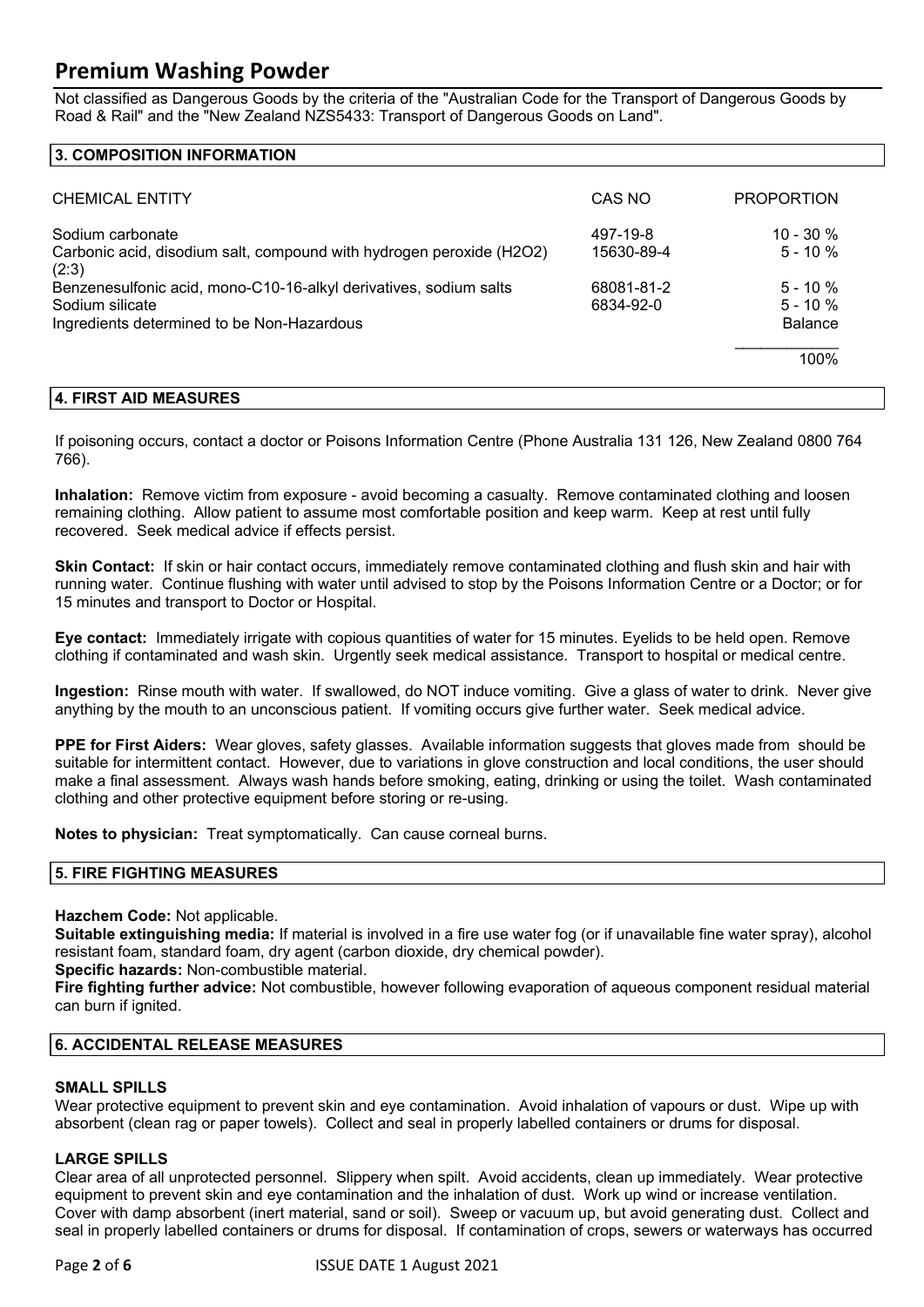advise local emergency services.

#### **Dangerous Goods - Initial Emergency Response Guide No:** Not applicable

#### **7. HANDLING AND STORAGE**

**Handling:** Avoid eye contact and skin contact. Avoid inhalation of dust.

**Storage:** Store in a cool, dry, well-ventilated place and out of direct sunlight. Store away from foodstuffs. Store away from incompatible materials described in Section 10. Store away from sources of heat and/or ignition. Store locked up. Keep container standing upright. Keep containers closed when not in use - check regularly for spills.

This material is a Scheduled Poison Schedule 5 (Caution) and must be stored, maintained and used in accordance with the relevant regulations.

#### **8. EXPOSURE CONTROLS / PERSONAL PROTECTION**

**National occupational exposure limits:** No value assigned for this specific material by Safe Work Australia.

**Biological Limit Values:** As per the "National Model Regulations for the Control of Workplace Hazardous Substances (Safe Work Australia)" the ingredients in this material do not have a Biological Limit Allocated.

**Engineering Measures:** Natural ventilation should be adequate under normal use conditions.

**Personal Protection Equipment:** GLOVES, SAFETY GLASSES.

Personal protective equipment (PPE) must be suitable for the nature of the work and any hazard associated with the work as identified by the risk assessment conducted.

Wear gloves, safety glasses. Available information suggests that gloves made from should be suitable for intermittent contact. However, due to variations in glove construction and local conditions, the user should make a final assessment. Always wash hands before smoking, eating, drinking or using the toilet. Wash contaminated clothing and other protective equipment before storing or re-using.

**Hygiene measures:** Keep away from food, drink and animal feeding stuffs. When using do not eat, drink or smoke. Wash hands prior to eating, drinking or smoking. Avoid contact with clothing. Avoid eye contact and skin contact. Avoid inhalation of dust. Ensure that eyewash stations and safety showers are close to the workstation location.

#### **9. PHYSICAL AND CHEMICAL PROPERTIES**

**Form:** Powder **Colour:** White **Odour:** Eucalyptus

**Solubility:** 200g/L (approx) **pH:** Approx. 11 (10% dilution)

> (Typical values only - consult specification sheet)  $N Av = Not available, N App = Not applicable$

#### **10. STABILITY AND REACTIVITY**

**Chemical stability:** This material is thermally stable when stored and used as directed.

**Conditions to avoid:** Elevated temperatures and sources of ignition.

**Incompatible materials:** Oxidising agents.

**Hazardous decomposition products:** Oxides of carbon and nitrogen, smoke and other toxic fumes. **Hazardous reactions:** No known hazardous reactions.

#### **11. TOXICOLOGICAL INFORMATION**

No adverse health effects expected if the product is handled in accordance with this Safety Data Sheet and the product label. Symptoms or effects that may arise if the product is mishandled and overexposure occurs are: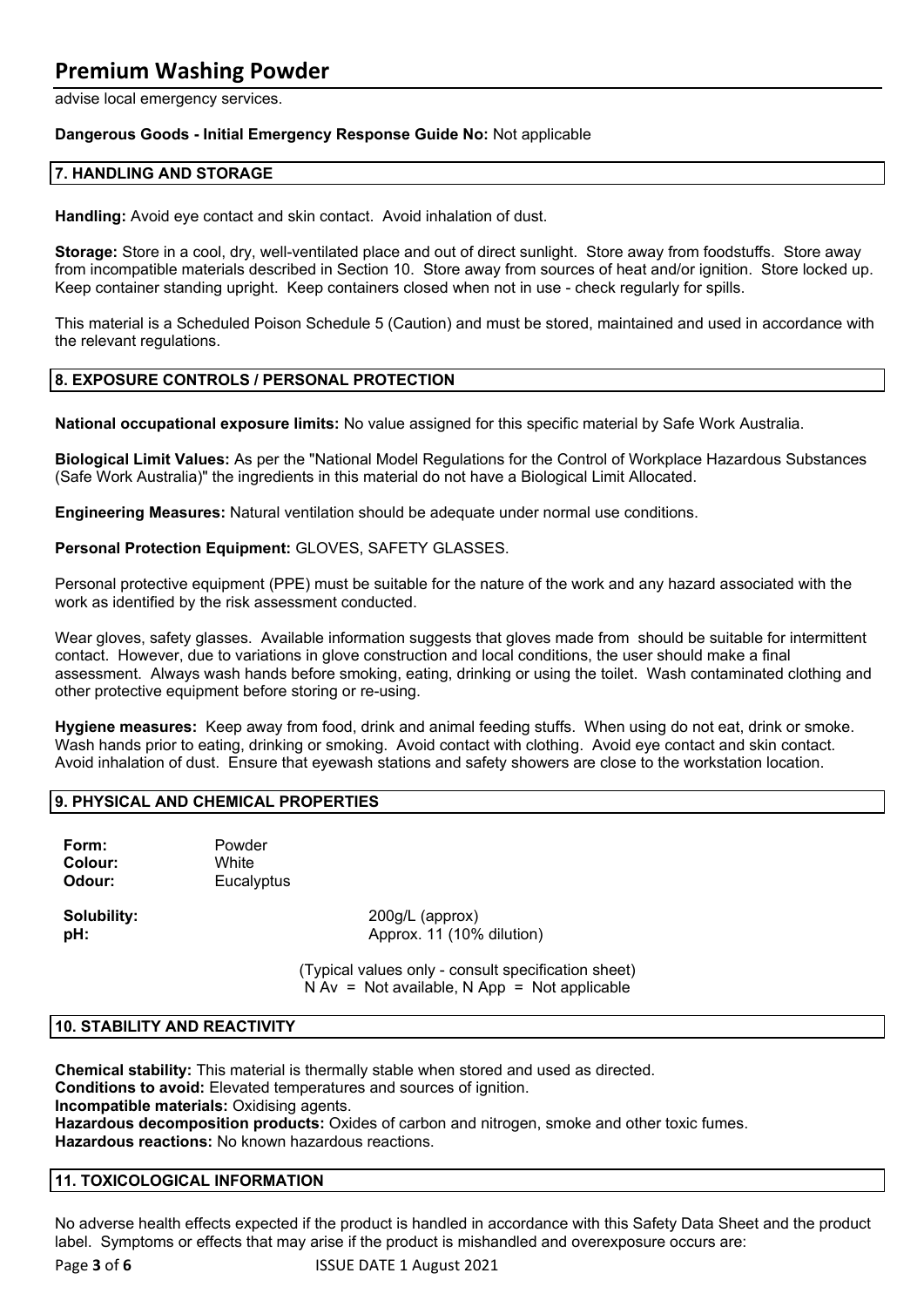#### **Acute Effects**

**Inhalation:** Material is an irritant to mucous membranes and respiratory tract.

**Skin contact:** Contact with skin will result in irritation.

**Ingestion:** Swallowing can result in nausea, vomiting and irritation of the gastrointestinal tract.

**Eye contact:** A severe eye irritant. Corrosive to eyes: contact can cause corneal burns. Contamination of eyes can result in permanent injury. Exposure to the dust may cause discomfort due to particulate nature. May cause physical irritation to the eyes.

#### **Acute toxicity**

**Inhalation:** This material has been classified as not hazardous for acute inhalation exposure. Acute toxicity estimate (based on ingredients):  $LC_{50}$  > 5.0 mg/L for dust.

**Skin contact:** This material has been classified as not hazardous for acute dermal exposure. Acute toxicity estimate (based on ingredients):  $LD_{50}$  > 2,000 mg/Kg bw

**Ingestion:** This material has been classified as not hazardous for acute ingestion exposure. Acute toxicity estimate (based on ingredients):  $LD_{50}$  > 2,000 mg/Kg bw

**Corrosion/Irritancy:** Eye: this material has been classified as a Category 1 Hazard (irreversible effects to eyes). Skin: this material has been classified as a Category 2 Hazard (reversible effects to skin).

**Sensitisation:** Inhalation: this material has been classified as not a respiratory sensitiser. Skin: this material has been classified as not a skin sensitiser.

**Aspiration hazard:** This material has been classified as not an aspiration hazard.

**Specific target organ toxicity (single exposure):** This material has been classified as a Category 3 Hazard. Exposure via inhalation may result in respiratory irritation.

#### **Chronic Toxicity**

**Mutagenicity:** This material has been classified as not a mutagen.

**Carcinogenicity:** This material has been classified as not a carcinogen.

**Reproductive toxicity (including via lactation):** This material has been classified as not a reproductive toxicant.

**Specific target organ toxicity (repeat exposure):** This material has been classified as not a specific hazard to target organs by repeat exposure.

#### **12. ECOLOGICAL INFORMATION**

Avoid contaminating waterways.

**Acute aquatic hazard:** This material has been classified as not hazardous for acute aquatic exposure. Acute toxicity estimate (based on ingredients): > 100 mg/L

**Long-term aquatic hazard:** This material has been classified as not hazardous for chronic aquatic exposure. Nonrapidly or rapidly degradable substance for which there are adequate chronic toxicity data available OR in the absence of chronic toxicity data, Acute toxicity estimate (based on ingredients): >100 mg/L, where the substance is not rapidly degradable and/or BCF < 500 and/or log  $K_{ow}$  < 4.

**Ecotoxicity:** No information available.

**Persistence and degradability:** No information available.

**Bioaccumulative potential:** No information available.

**Mobility:** No information available.

#### **13. DISPOSAL CONSIDERATIONS**

Persons conducting disposal, recycling or reclamation activities should ensure that appropriate personal protection equipment is used, see "Section 8. Exposure Controls and Personal Protection" of this SDS.

If possible material and its container should be recycled. If material or container cannot be recycled, dispose in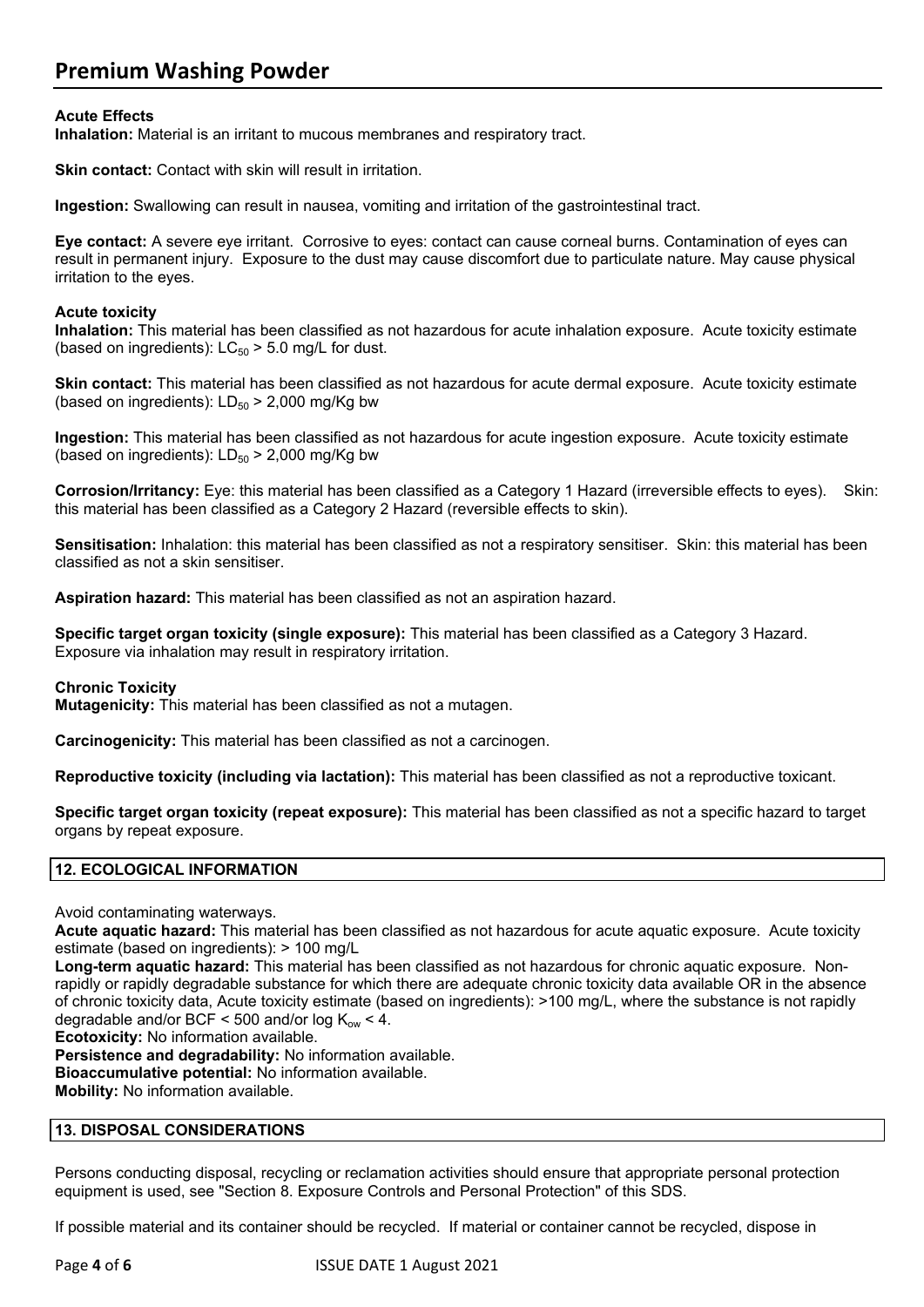accordance with local, regional, national and international Regulations.

#### **14. TRANSPORT INFORMATION**

#### **ROAD AND RAIL TRANSPORT**

Not classified as Dangerous Goods by the criteria of the "Australian Code for the Transport of Dangerous Goods by Road & Rail" and the "New Zealand NZS5433: Transport of Dangerous Goods on Land".

#### **MARINE TRANSPORT**

Not classified as Dangerous Goods by the criteria of the International Maritime Dangerous Goods Code (IMDG Code) for transport by sea.

#### **AIR TRANSPORT**

Not classified as Dangerous Goods by the criteria of the International Air Transport Association (IATA) Dangerous Goods Regulations for transport by air.

#### **15. REGULATORY INFORMATION**

#### **This material is not subject to the following international agreements:**

Montreal Protocol (Ozone depleting substances)

The Stockholm Convention (Persistent Organic Pollutants)

The Rotterdam Convention (Prior Informed Consent)

Basel Convention (Hazardous Waste)

International Convention for the Prevention of Pollution from Ships (MARPOL)

**This material/constituent(s) is covered by the following requirements:**

The Standard for the Uniform Scheduling of Medicines and Poisons (SUSMP) established under the Therapeutic Goods Act (Commonwealth): S5. Caution.

#### **16. OTHER INFORMATION**

| <b>Literature References</b> | Preparation of Safety Data Sheets for Hazardous Chemicals Code of Practice.<br>Standard for the Uniform Scheduling of Medicines and Poisons.<br>Australian Code for the Transport of Dangerous Goods by Road & Rail.<br>Workplace exposure standards, Safe Work Australia.<br>Hazardous Sunstances/Chemicals Information System, Safe Work Australia.<br>Globally Harmonised System of classification and labelling of chemicals. |
|------------------------------|-----------------------------------------------------------------------------------------------------------------------------------------------------------------------------------------------------------------------------------------------------------------------------------------------------------------------------------------------------------------------------------------------------------------------------------|
|                              | Raw material suppliers' SDS                                                                                                                                                                                                                                                                                                                                                                                                       |

#### **Symbio Traffic Light System**

| <b>Traffic Light</b> | Classified as Dangerous<br>Goods according to the<br>Australian Code for the<br><b>Transport of Dangerous</b><br>Goods by Road and Rail (7th<br>edition) (ADG7) | Classified as <b>Hazardous</b><br>according to the Globally<br><b>Harmonised System of</b><br><b>Classification and labelling of</b><br><b>Chemicals (GHS) as adopted</b><br>by Work, Health and Safety<br>regulations, Australia. | <b>Notes</b>                                                                                                                                                                                                                                                                                   |
|----------------------|-----------------------------------------------------------------------------------------------------------------------------------------------------------------|------------------------------------------------------------------------------------------------------------------------------------------------------------------------------------------------------------------------------------|------------------------------------------------------------------------------------------------------------------------------------------------------------------------------------------------------------------------------------------------------------------------------------------------|
| <b>RED</b>           |                                                                                                                                                                 |                                                                                                                                                                                                                                    | <b>PLUS</b> products that are NOT Classified as<br>Dangerous Goods according to ADG7, but<br>classified as Corrosive to eyes and skin<br>and/or Aspiration Hazard Category 1 and/or<br>Toxic to humans according to the GHS as<br>adopted by Work, Health and Safety<br>regulations, Australia |
| <b>AMBER</b>         | $\mathbf x$                                                                                                                                                     |                                                                                                                                                                                                                                    | <b>EXCLUDING</b> products that are classified as<br>Corrosive to eyes and skin and/or Aspiration<br>Hazard Category 1 and/or Toxic to humans<br>according to the GHS as adopted by Work,<br>Health and Safety regulations, Australia                                                           |
| <b>GREEN</b>         | $\mathbf x$                                                                                                                                                     | $\mathbf x$                                                                                                                                                                                                                        |                                                                                                                                                                                                                                                                                                |